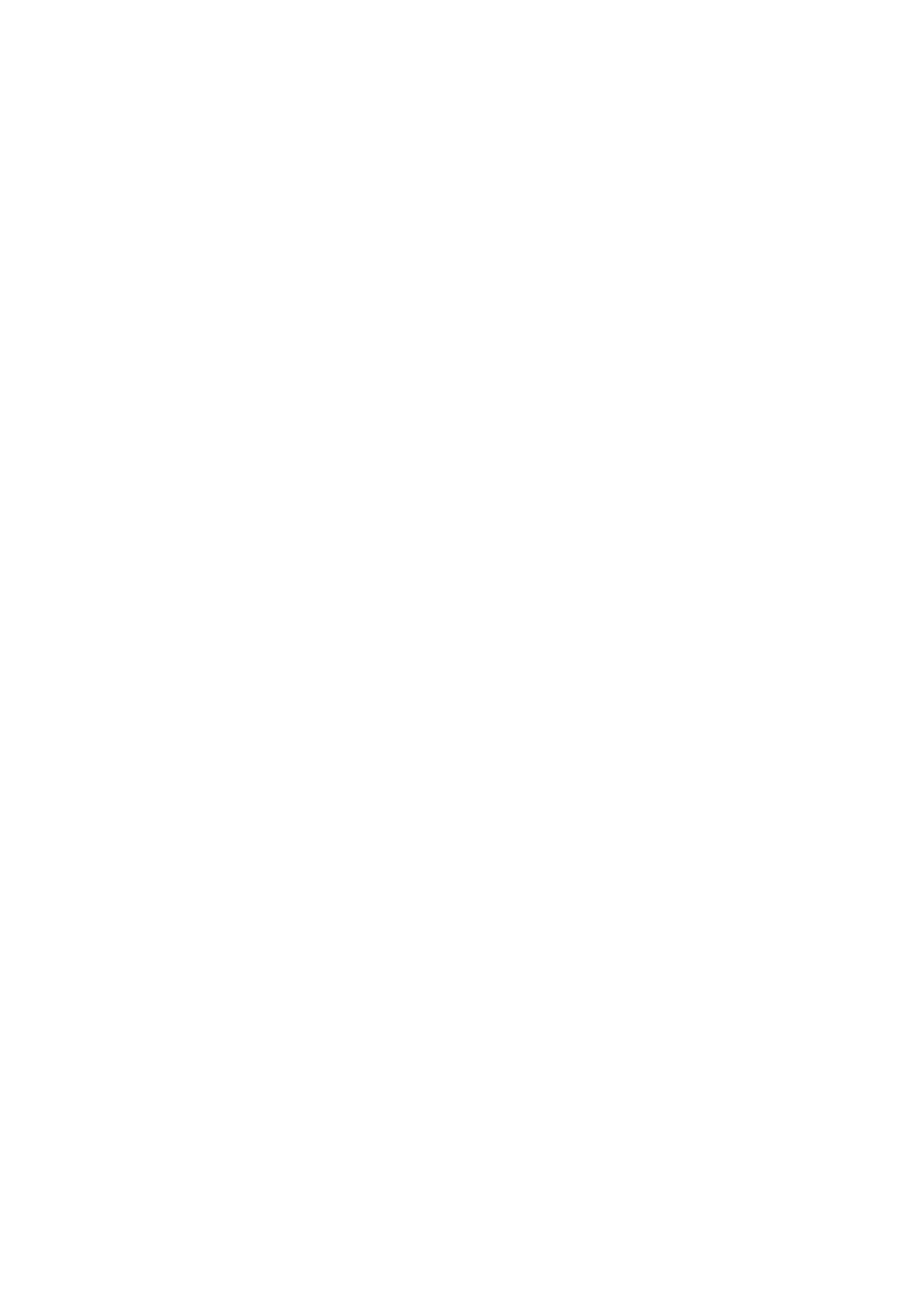### **Water trading, buybacks and drought in the Murray-Darling basin: lessons from economic modelling**<sup>a</sup>

Authors: Glyn Wittwer and Peter Dixon

*TERM-H2O, a dynamic, multi-regional model has become a useful tool for analysing water policy issues in the Murray-Darling basin. Available data indicate that farm factor mobility has been an important avenue of adjustment to sharply reduced water availability during drought. The regional impacts of water buybacks in the basin are much smaller than otherwise as a consequence of this mobility.* 

Key words: CGE modelling, irrigation, agricultural economics, regional economies.

JEL classification: C54, Q11, Q15.

a Draft chapter for a book on water issues being compiled by Uniwater and CEDA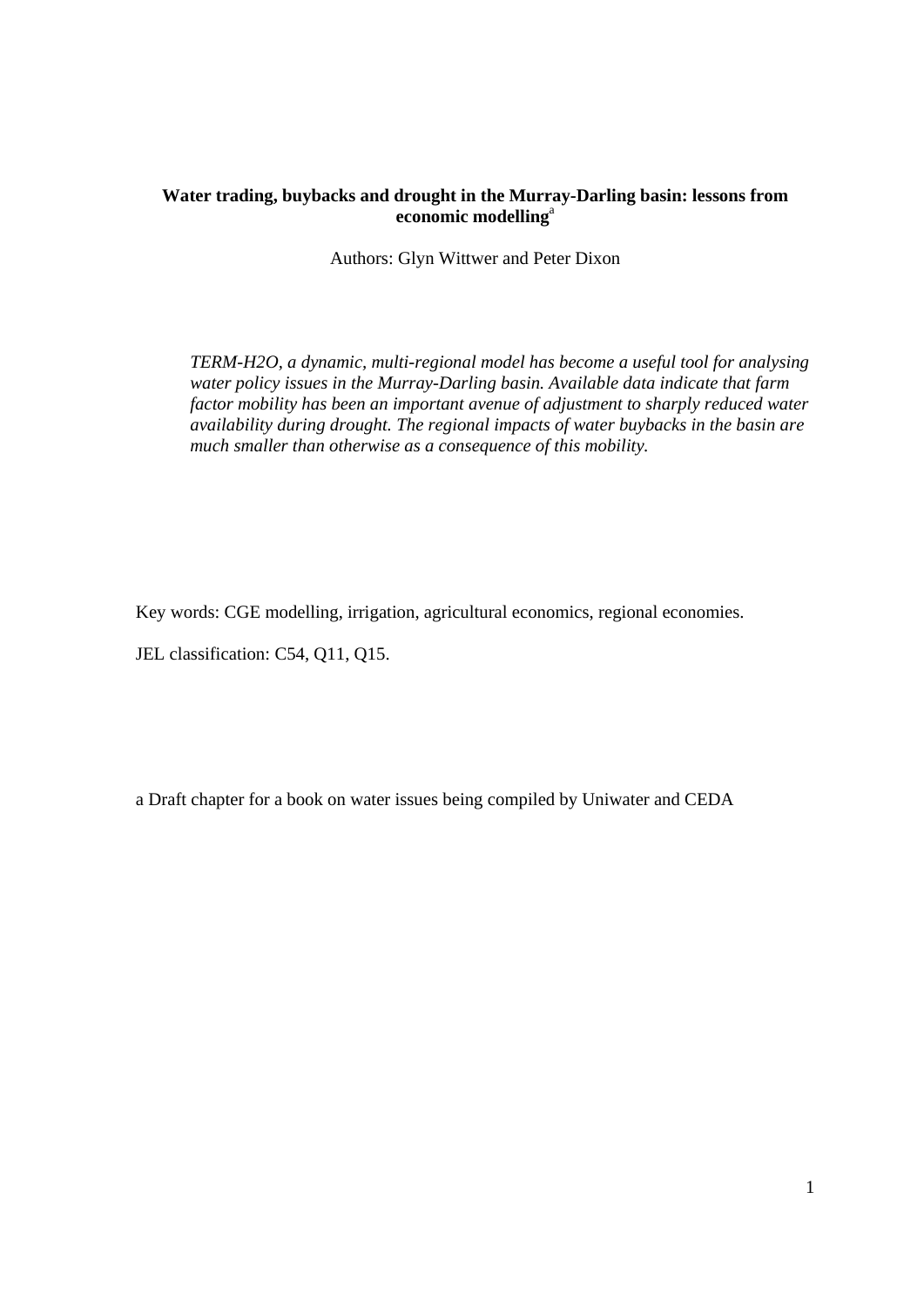# *Table of contents*

# *Figures*

| Figure 1: Demand for water: comparing orchards and rice |  |
|---------------------------------------------------------|--|
| Figure 2: Market for irrigation water                   |  |

## *Tables*

| Table 1: Water use in the Murray-Darling Basin by activity (GL) |    |
|-----------------------------------------------------------------|----|
| Table 2: Estimates of direct impacts of drought and buybacks on |    |
| southern Murray-Darling Basin farming                           |    |
| Table 3: Data used in irrigation water price regression         | 10 |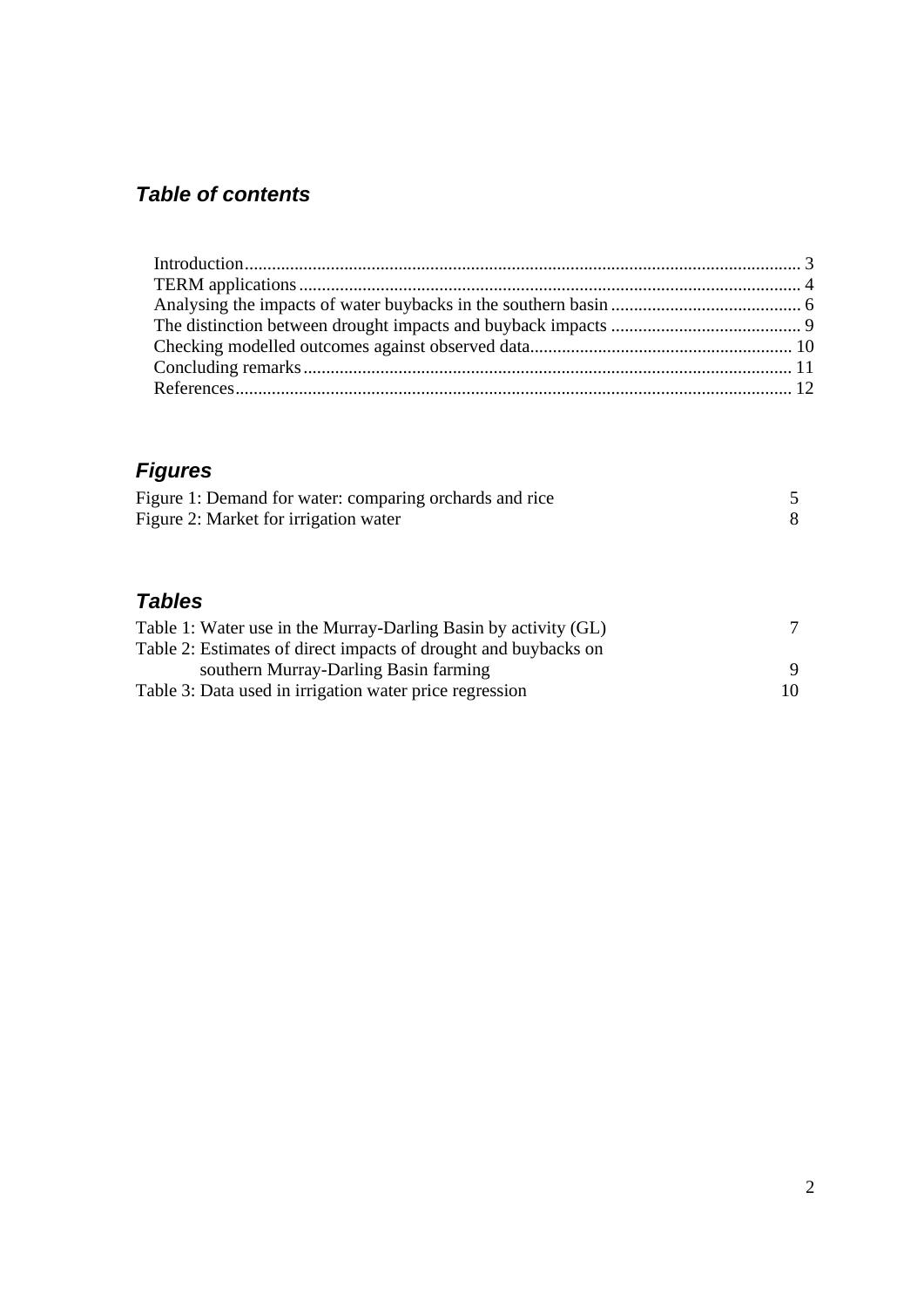### *Introduction*

Australian economists have long history of sector-wide modelling for agriculture and economy-wide modelling with an agricultural emphasis. Guise and Flinn (1970) investigated the optimal allocation of water in part of the Murrumbidgee Irrigation Area. Their main policy insight was that inefficient water allocations occurred through the lack of a marketdriven pricing mechanism: the shadow prices on water in different uses varied widely. Starting in the 1970s, Australian economist developed economy-wide models with an agricultural emphasis. This enabled them to quantify the effects on agriculture of shocks from outside agriculture (e.g, a mining boom, Dixon *et al*. (1978)). In the ORANI model, Dixon *et al*. (1977) adapted the CET (constant elasticity of transformation) form for farm sectors devised by Powell and Gruen (1968). This theoretical attribute captured in the ORANI model reflects observed short-term flexibilities in the product mix of farms.

Several reforms emerged in the 1990s from the Council of Australian Governments (COAG) process. Until the 1990s, water trading occurred in Murray-Darling basin only in exceptional circumstances. Among the reforms, ownership of land was disentangled from water rights. A mature water trading system requires other institutional arrangements, including water trading services such as Watermove, established by Victoria's Department of Sustainability and Environment in 2002. Whereas earlier modelling indicated the possibility for economic gains from improved water allocations, the possibility for maximising these gains arose from water trading, with the water price determined by market conditions rather than institutional judgment.

Hall *et al.* (1993) formulated a model of irrigated agriculture of 18 regions in the southern Murray Darling Basin to estimate the effects of water pricing and in particular, water trading. The study also assessed the impacts of a "water bank" which would buy water for environmental or urban purposes. The authors found substantial gains from water trading. However, a subsequent study showed that observed volumes of water trading were much smaller than modelled volumes (Hall 2001). This appears to reflect a learning process. In the 2002 drought, large volumes of water were traded, particularly away from rice production. The severe drought in effect made the potential gains from water trading obvious to irrigators. In the three year drought of 2006 to 2008 that affected the southern Murray-Darling basin, water trading was essential in delivering sufficient water to perennials (vineyards and orchards) as allocations fell.

Over the past decade, very detailed economy-wide models (in particular, TERM, The Enormous Regional Model) have been developed In the first application of TERM, Horridge *et al*. (2005) found that drought wiped 1.5 percent off GDP despite agriculture's contribution to GDP being only 3 percent in total in a normal year.

In this chapter we overview some of the key findings from TERM modelling of waterrelated issues.<sup>1</sup> First, we outline the modifications made to TERM to model irrigation water issues in the Murray-Darling basin. We then outline the modelled regional economic impacts of removing water from irrigation production and diverting it to the environment. Starting with estimates derived from the model's database, we explain how modelled outcomes are smaller than initial estimates. Given that environmental water buybacks started during drought, we regard it as important to compare the impacts of buyback with the impacts of

 $\overline{a}$ 

<sup>&</sup>lt;sup>1</sup> TERM was also used to explore bio-security issues (see Wittwer et al. 2005).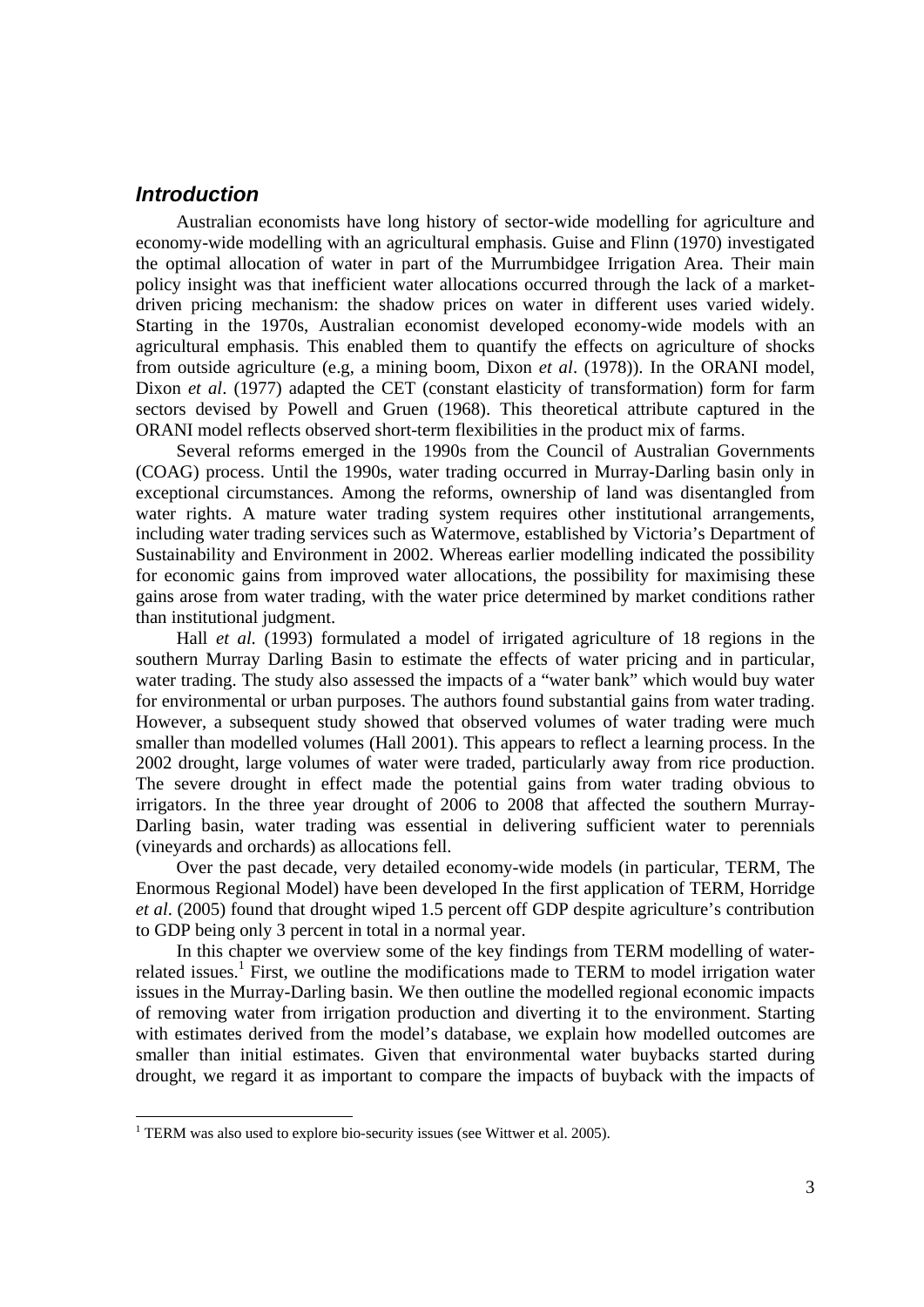drought. Finally, we regress observed water prices against variables including water availability, a farm output price index and a drought index. The regression indicates that TERM-H2O results are defensible against observed data.

### *TERM applications*

The first application of TERM performed well in explaining the negative income and employment impacts of drought (Horridge *et al*. 2005). Further enhancements were required for the model to become a useful tool for examining policy scenarios in the Murray-Darling basin. In this version (known as TERM-H2O), these included:

- 1. A split of farm sectors into irrigation and dry-land activities, with factor mobility between them;
- 2. Water accounts for irrigation sectors and water-trading possibilities;
- 3. A distinction between general purpose farm capital and specific capital.
- 4. Catchment level representation of basin regions; and
- 5. Dynamics.

One of the features of farming in the Murray-Darling basin, at least in annual cropping and livestock production, is flexibility. Annual cropping can respond to changes in water prices or relative output prices. Dairy producers can move between irrigated pasture, dry-land pasture and hand-feeding, depending on seasonal conditions and water scarcity. The first enhancement reflects this flexibility.

Since farm sectors are split into irrigated and dry-land activities, it is important to include water accounts in TERM-H2O for irrigated sectors (the second enhancement). Water accounts show the volume and price of water of each user in the database. These physical quantity data sit alongside the usual input-output value data in the CGE model. The average product of water varies widely between irrigation uses, so that as water availability changes, water use will change between irrigation activities. We see this in Figure 1. Perennials such as fruit orchards require a minimum amount of water each year. Therefore, as the price of water rises (from P<sub>0</sub> to P<sub>1</sub> in Figure 1), demand by orchards falls only slightly, from Q0(Orchards) to Q1(Orchards). This contrasts with rice, which has a relatively elastic response to the water price, since water accounts for a large cost share in total production even at relatively moderate price levels. In addition, rice is an annual, so that irrigators can move out of rice production towards other crops as the price of water rises. Therefore, in moving from Q0(Rice) to Q1(Rice) in Figure 1, rice moves from using more water than orchards to using less water than orchards in response to the same price hike.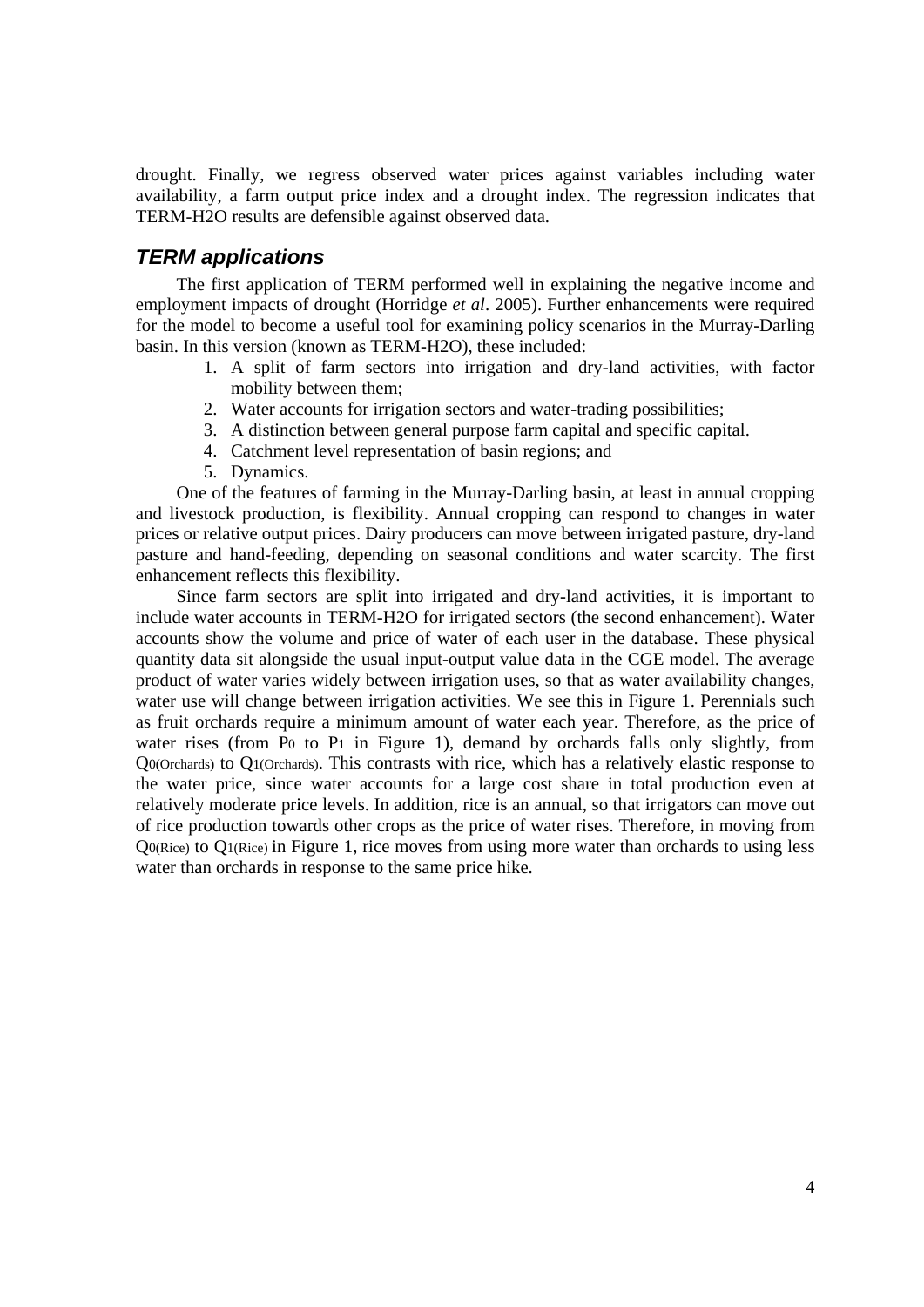### **Figure 1: Demand for water: comparing orchards and rice**

Pwat



In response to the shift in price shown in Figure 1, assuming that the cuts in allocations of rice and orchard irrigators are in equal proportions, rice irrigators would sell part of their allocation to orchard irrigators in the year of price P1. TERM-H2O allows water trading between regions of the southern Murray-Darling basin, but is restricted to within-region trading in the northern part.

The third enhancement was to distinguish between capital that can move from one farm activity to another, and specific capital, such as an orchard or vineyard. This helps capture the difference in water price responsiveness of the orchard and rice irrigators, for example, as shown in Figure 1. That is, orchards have specific capital in the database but the rice sector has only mobile capital. Another enhancement was in a finer level of regional representation, at the statistical sub-division level. This enables us to represent catchment regions as in partial equilibrium models of irrigation water allocation.

Finally, TERM-H2O is a dynamic model. In dynamic modelling, we first run a forecast baseline, which is based on forecasts from various agencies of income growth, productivity growth and changes in commodity prices. Particularly in the case of water, for which the available volume and price vary more from year to year than for any other factor, there is considerable interaction between the baseline forecast and the policy scenario. For example, baseline water prices are much higher during years of drought than years of average rainfall. This in turn means that baseline conditions can have a marked impact on the welfare calculation in a scenario in which water is removed from production. Another example of a baseline condition that will affect impacts concerns commodity prices. If the baseline output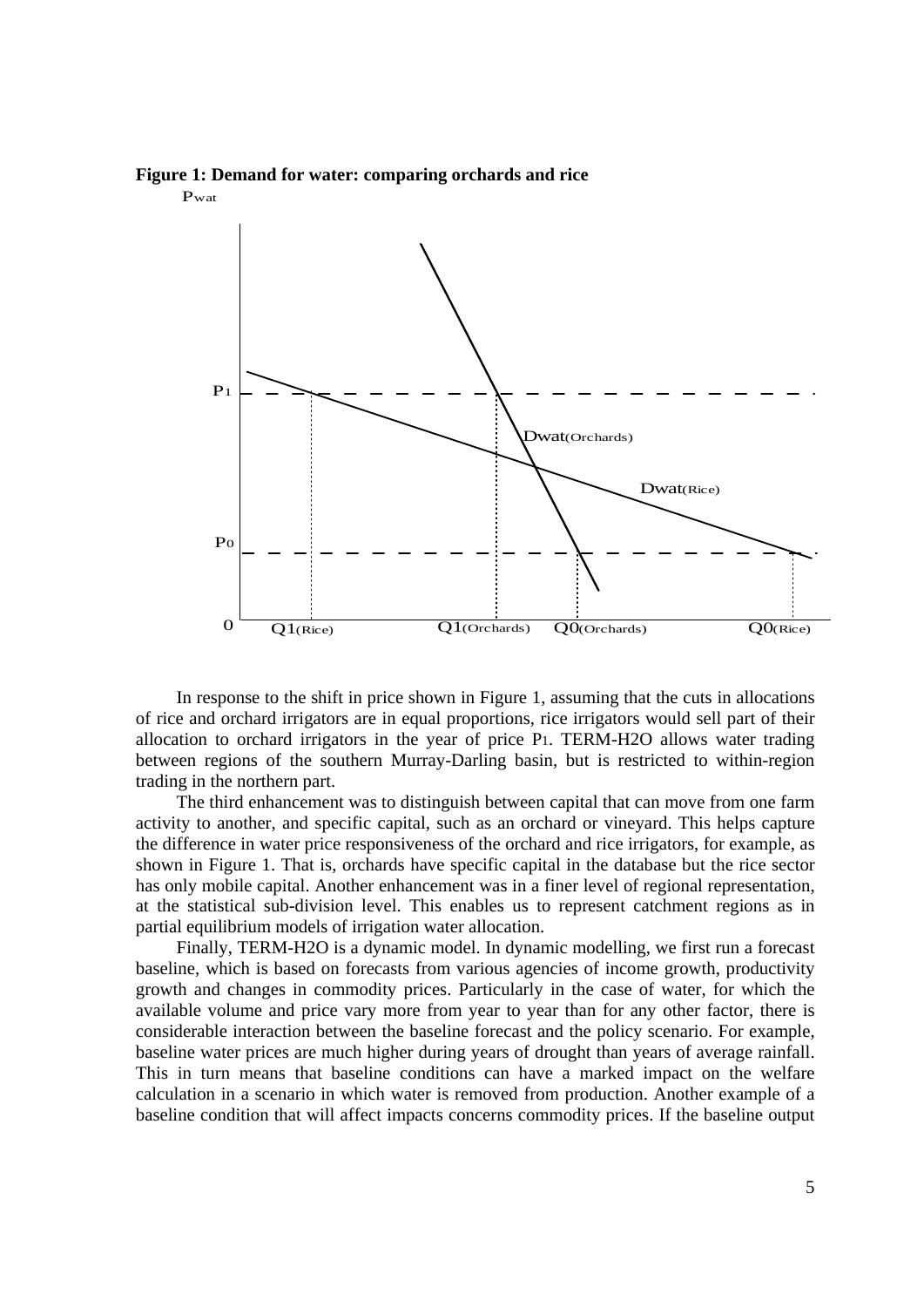price of one commodity starts to move down relative to other commodity prices, we would expect the output of that commodity to depress further the impact of buybacks on the output of that commodity. In particular, we might think of farm commodities in the USA that compete with Australian farm outputs. In the case of two perennials, citrus and winegrapes, US competition will increase as the Australian dollar strengthens relative to the US dollar. If we assume that a high exchange rate continues for many years in the baseline, we would expect Australian citrus and winegrapes output to decline over time. This in turn would reduce the water requirements of perennials, which may be important in the policy scenario.

### *Analysing the impacts of water buybacks in the southern basin*

Dixon et al. (2011) analysed the impacts of farmers selling water to the Commonwealth from the southern basin. In the scenario, farmers eventually sell permanent entitlements equal to 23 percent of pre-buyback entitlements (Dixon et al. 2011, Figure 4). Using database weights, we can calculate a crude estimate of the impact on farm output. Irrigation accounts for 35 percent of farm output in the southern basin in the TERM-H2O database. If we assume that removing 23 percent of water reduces irrigation output by 23 percent, and there are no other effects, we would conclude that farm output in the basin would fall by 8.0 percent  $(=0.23 \times 35\%)$ . But this is wrong for three reasons.

First, irrigation water is not the sole source of water used in irrigation activities.<sup>2</sup> If we calculate the volume sold as a share of entitlements plus effective rainfall, the reduction in water supply shrinks to 18 percent from 23 percent. This reduces the estimated loss in farm output from 8.0 percent to 6.3 percent. A second and more important problem with the crude estimate is the underlying assumption that farmers put non-water inputs used in irrigation activity to no other use when less water is available. This is contrary to the evidence. With a reduction in water availability, farmers switch their land and other farm factors from irrigated activities to dry-land activities. This is particularly evident for dairy. For example, as shown in Table 1, the reduction in water availability and consequent increase in the price of water in 2007-08 compared with 2005-06 led to a reduction in water used in dairying of 65 percent, to 458 GL from 1287 GL. The corresponding reduction in dairy output was only 26 percent. This reflected a shift of farm factors from irrigated dairy production to dry-land dairy production with increased reliance on hand-feeding. Water was so expensive in 2007-08 that dairy farmers profited from selling water and buying fodder. A third effect captured in TERM-H2O concerns substitution. By increasing the price of water, buybacks lead farmers to operate with higher usage of non-water factors in each unit of farm output. For example, with a higher price for water, vegetable farmers substitute capital (e.g., updated irrigation equipment) and labour (e.g., more rigorous checking for water leaks) for water.

Taking these three effects into account, TERM-H2O projects the outcome of a 23 percent buyback scheme as a 1.3 reduction in farm output, not an 8 percent reduction as in the initial crude estimate. $3$ 

<sup>&</sup>lt;sup>2</sup> Rice uses 12 to 14 ML of irrigation water per hectare so the contribution of rainfall is small. Dairy production uses between 3 and 5 ML per hectare and grapes around 5 ML per hectare. For these activities, rainfall makes a significant contribution in an average year (given that 2 ML per hectare is equivalent to 200 mm of effective rainfall).

 $3$  Another way of thinking about the -1.3% result is to work out the reduction in the area under the demand curve for water implied by the buyback scheme; see Dixon et al. (2011), Fig. 4.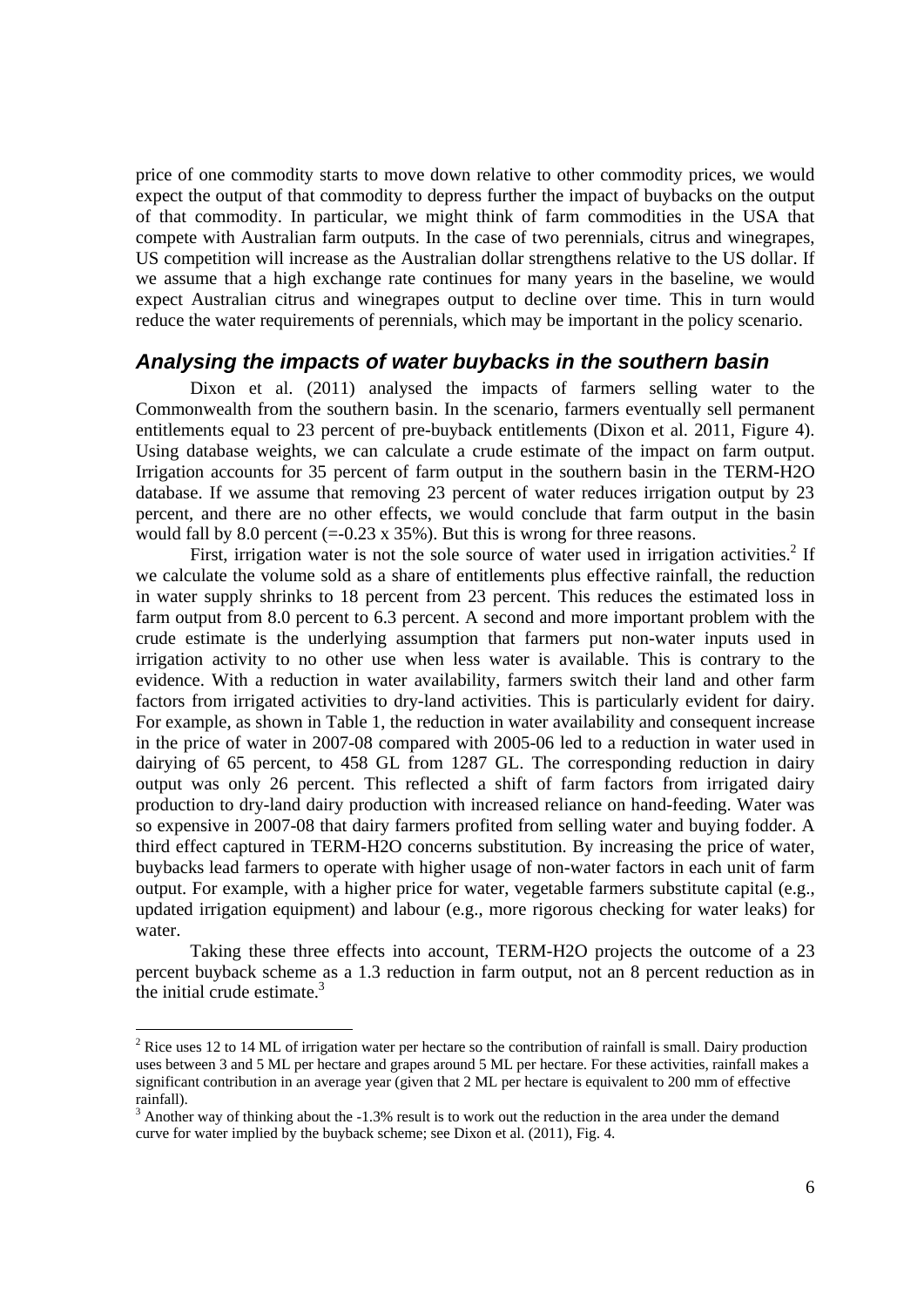### **Table 1: Water use in the Murray-Darling Basin by activity (GL)**

|                                                        | $2005 - 06$ | $2007 - 08$ |
|--------------------------------------------------------|-------------|-------------|
| Livestock pasture/hay/silage                           | 2.571       | 997         |
| -- Dairy cattle water usage                            | 1,287       | 458         |
| -- Dairy output index                                  | 100         | 74          |
| Source: ABS (2008), Table 3.20; ABS (2009), Table 2.9. |             |             |

Yet this is not the end of the story. Farmers are being compensated at market prices for buyback water. We can treat buyback proceeds as an annuity that either adds to household spending or farm investment. This in turn has a positive marginal impact on regional employment.

### *How would farmers fare without compensation?*

A starting point for overviewing the impact of buybacks on basin regions is the idea that since farmers are fully compensated, any income losses will be offset by the annuity arising from buyback proceeds. That is, farmers will be no worse off with buybacks. Before exploring this point further, we examine the impact of buybacks on the income of farmers in Figure 2. As irrigation water is sold to the Commonwealth, denoted by a fall in available irrigation water from  $Q<sub>initial</sub>$  to  $Q<sub>final</sub>$ , the price of water rises. In isolation, this is a windfall gain for farmers. For farmers who do not sell, the asset value of their water title will increase, denoted in Figure 2 by an upward movement in price from  $P_{initial}$  to  $P_{final}$ . Does this mean that these farmers are better off?

We can predict that while the value of water assets will rise with buybacks, this will be offset by a decline in rentals on other factors. That is, with less water available per unit of other factors, the marginal product of other factors will decline. In the case of various forms of capital, stocks will adjust downwards over time in response to falling initial rentals, thereby gradually bringing rentals back towards base case forecast levels (i.e., levels they would have reached in the absence of buyback). Since farm land is fixed in aggregate, all the adjustment in land will be via rentals. Rentals on irrigable land will fall more than for dry land, but the latter will also fall. This is because irrigable land moves into dry land production as irrigation water availability falls, increasing the supply of dry land and thereby lowering its rentals.

One argument that has persisted in the environmental water debate is that the international competitiveness of farm output in the basin will be reduced as a consequence of buybacks. Our modelling predicts that increases in the price of water would be largely offset by reductions in the rental price of irrigable land. With these offsetting changes in factor prices, the international competitiveness of basin farming would be barely affected.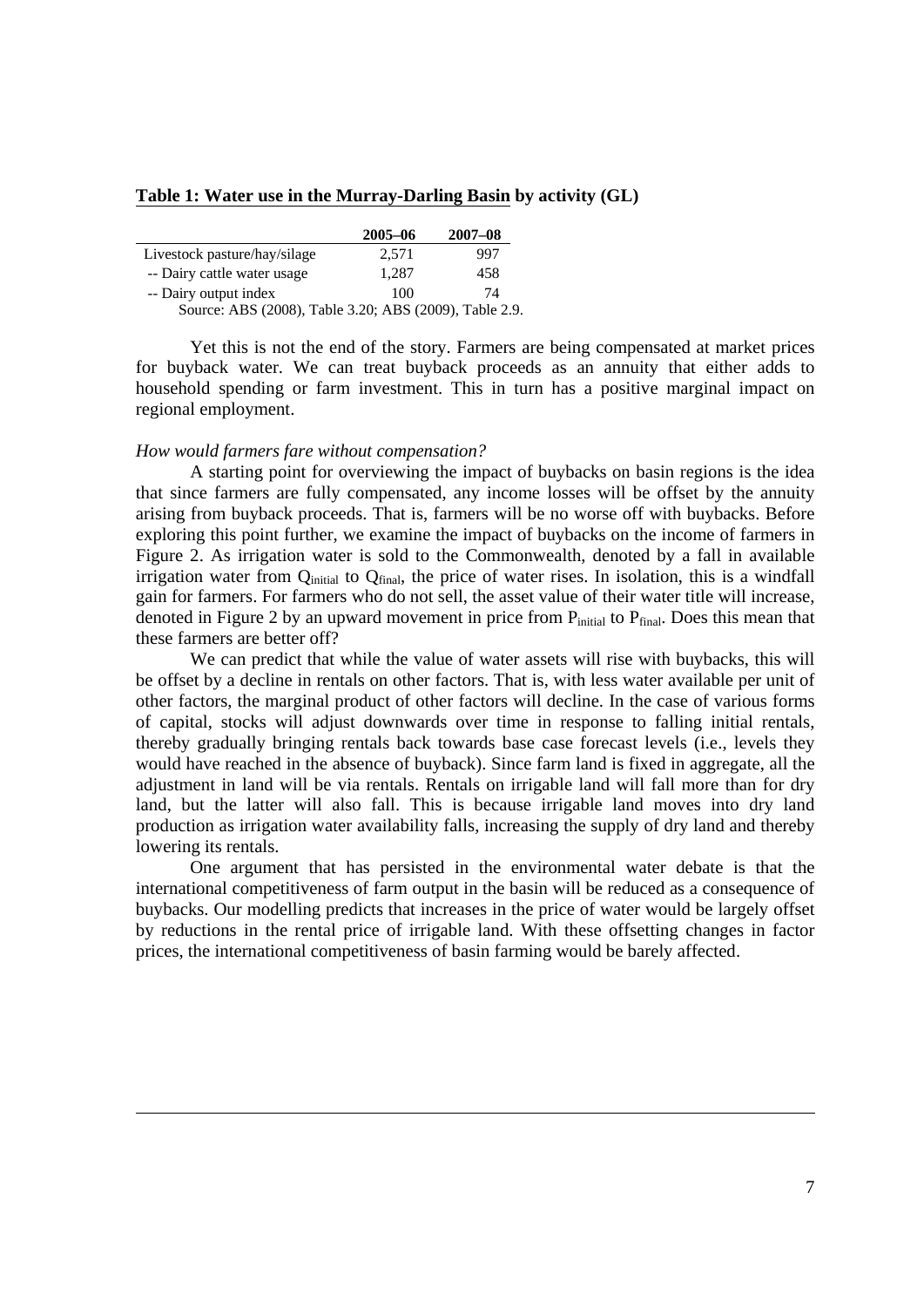**Figure 2: Market for irrigation water** 



There is considerable variation among farmers in the basin in both the mix of outputs produced and the holdings of various assets, including water and capital. Thus buybacks will have strongly differing effects across farm enterprises.

Thinking first of individual farmers, we can envisage that a rice farmer who owns large volumes of water entitlements is likely to gain from the buyback process, as the windfall gain in the asset value of water is likely to exceed losses in the value of other factors owned by the farmer. This contrasts with a grape grower, who is less able to sell off water as it is required to maintain volumes of water in the vineyard each year. A grape grower may own valuable capital (i.e, the vineyard) but may not own a large volume of water. The Lower Murrumbidgee regions contains both rice growers, who stand to gain from the buyback process, and grape growers, who may not be in the position to sell off water. This does make the grape growers worse off. Rather, it means that outside particular circumstances such as a looming retirement (either of the aging farmer or aging vineyard), or the opportunity to cash in on realised water savings over time, there may be little motivation for grape growers to sell water.

The Lower Murrumbidgee region may experience income gains due to the buyback process, even without including compensation payments. This is because the gains in the asset value of water holdings exceed losses from other factors. In TERM-H2O modelling of buyback scenarios, Lower Murrumbidgee ends up being one of the largest net exporters of water to other regions plus the Commonwealth. Net exporters of water benefit from the price hike in water. In the southern basin overall, based on the assumption that all buyback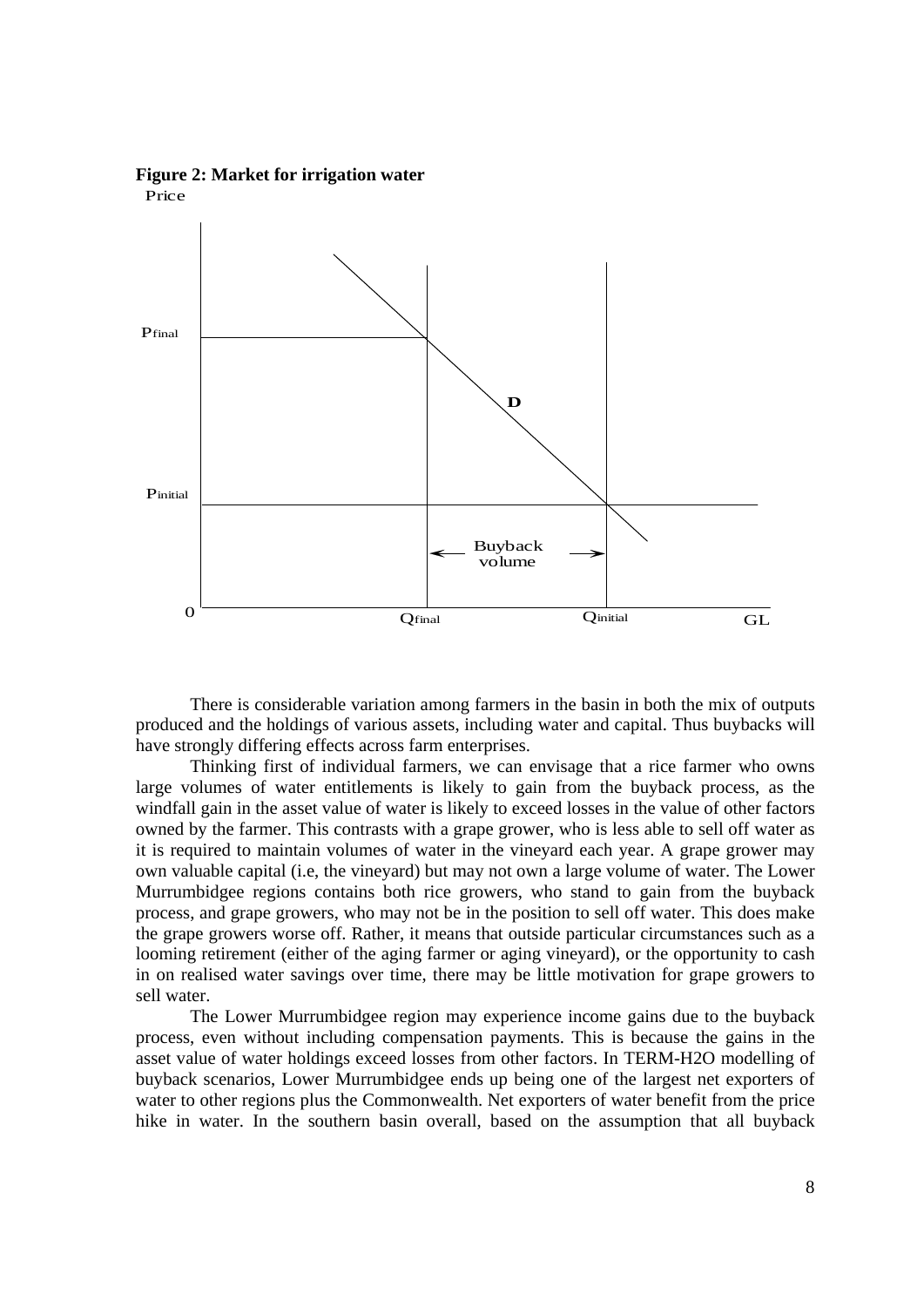proceeds stay within the basin, aggregate household consumption increases slightly (0.34%) relative to forecast as a consequence of buybacks. We expect annuities to compensate farmers for a decline in farm output. That aggregate consumption rises above base case forecast levels reflects small terms-of-trade gains, as the demand curves faced by farmers for their output are not infinitely elastic. In practice, since some farmers may leave the basin, we might expect the impact of buybacks on aggregate consumption to be close to zero.

### *The distinction between drought impacts and buyback impacts*

Lobbyists have asserted, despite the actions of farmers in voluntarily selling buyback water to the Commonwealth, that buybacks will be like a permanent drought. In response to this assertion, we present the direct impacts of drought and fully implemented buybacks respectively on dry-land productivity, rainfall and irrigation water availability.

Table 2 shows the direct impacts of drought as reported in Wittwer and Griffith (2011). A glance at the table shows that drought impacts are many-fold greater than direct buyback impacts. Buybacks do not reduce dry-land productivity, nor do they not stop the rain. Moreover, they are voluntary and fully compensated. In comparing columns (1) and (2) in Table 2, we see that drought is unambiguously worse than buybacks.

| Dalling Dashi tallining            |                             |                            |
|------------------------------------|-----------------------------|----------------------------|
|                                    | Drought 2007-08             | Fully implemented buybacks |
|                                    | relative to no-drought base | relative to base case      |
|                                    | case                        | (2)                        |
|                                    | (1)                         |                            |
| Dry-land productivity <sup>a</sup> | $-49%$                      |                            |
| Irrigation land:<br>rain           | $-56\%$                     | 0                          |
| Irrigation land: diverted water    | $-56\%$                     | $-23%$                     |
| Compensation                       | N <sub>0</sub>              | Full                       |
| Process                            | Involuntary                 | Voluntary                  |

**Table 2: Estimates of direct impacts of drought and buybacks on southern Murray-Darling Basin farming** 

Source: Wittwer and Griffith (2011), Table 2.

a Change in dry-land productivity relative to a non-drought year.

It is not surprising therefore that the output and employment impacts of drought are many-fold greater than those for buybacks. For example, in the buyback scenario reported by Dixon *et al.* (2011), jobs in the southern basin fall 500 below forecast by 2018. In the drought scenario, 6000 jobs were lost relative to forecast during the worst of the drought, and due to the lost years of farm investment during drought, jobs remain 1500 below forecast a decade after full recovery from drought.

Wittwer and Griffith (2011) used database weights (i.e., the respective shares of dryland agriculture and irrigated agriculture in total income in each basin region), multiplied by the drought-related shocks shown in column (1) of Table 2, to estimate the direct drought impacts within the southern Murray-Darling basin. Their database estimates were a GDP loss of 6.7 percent due to drought, with a 3.3 percent loss contributed by dry-land farming and a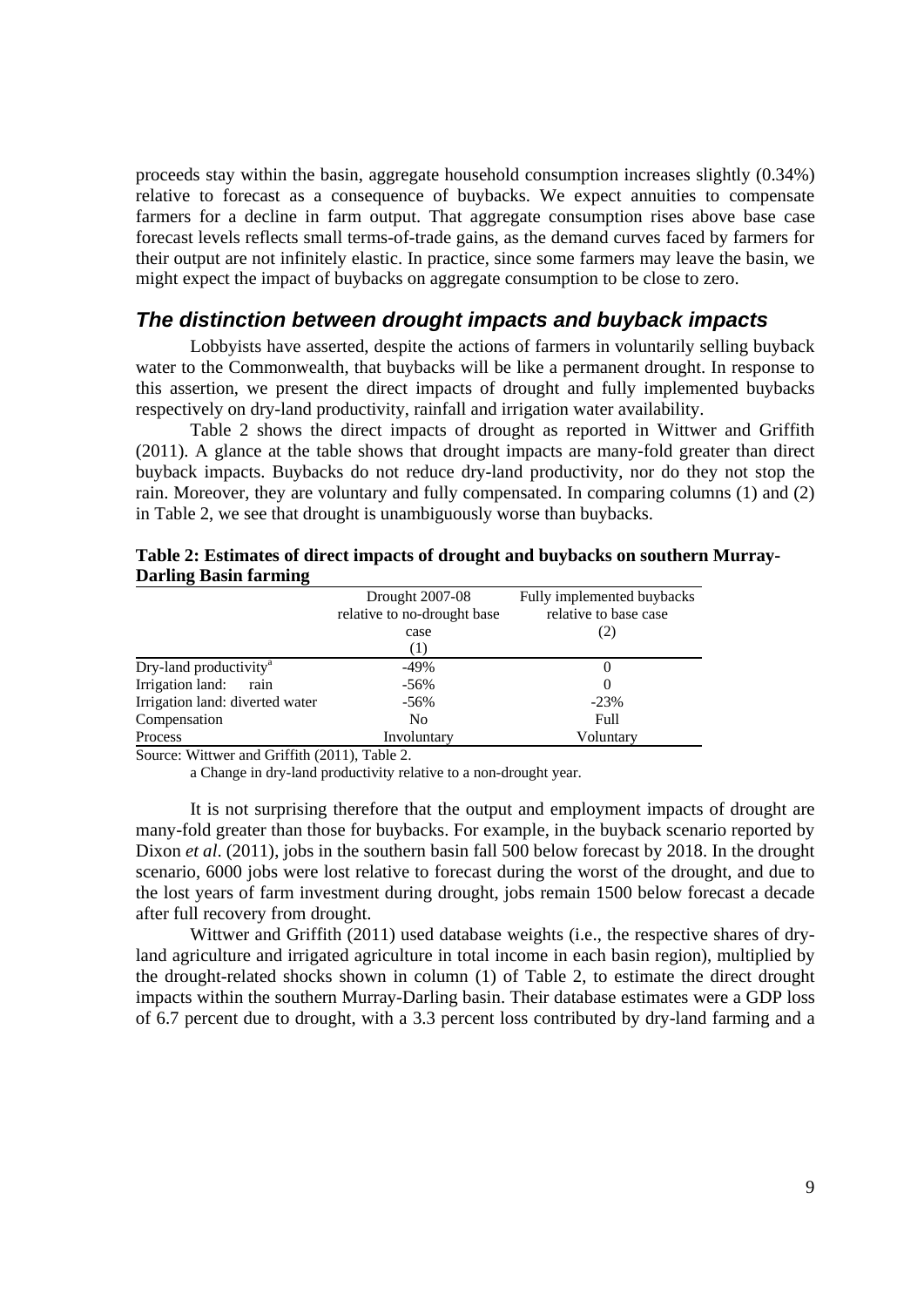3.4 percent loss contributed by irrigation sectors in  $2007-08<sup>4</sup>$  Water trading and other forms of farm factor mobility did much to reduce direct losses: the modelled loss in irrigation activity made a negative contribution of only 1.9 percent to regional GDP instead of 3.4 percent based on the initial calculation. In turn, due to movement of factors towards dry-land production, the GDP loss arising from dry-land production was only 2.7 percent instead of 3.3 percent.

Commentators often assert that regional multipliers result in a many-fold increase in direct losses. The version of TERM-H2O included a theory of excess capacity in downstream processing sectors, thereby allowing a partial closedown in such sectors in response to a worsening scarcity of farm outputs. Even with this theoretical enhancement to the model, output losses in non-farm sectors contributed only a further 1.1 percent to the overall GDP loss, which totalled 5.7 percent  $(=1.9\%$  (irrigation)  $+ -2.7\%$  (dry-land)  $+ -1.1\%$  (non-farm sectors)). Nevertheless, this income loss was large enough to reduce employment in the southern basin by 6,000 jobs relative to the base case forecast. Without water trading, the employment outcome would have been much worse.

### *Checking modelled outcomes against observed data*

According to TERM-H2O results, the price of irrigation water is highly sensitive to drought conditions and moderately sensitive to the volume of irrigation water allocated each year. The model also predicts that a strengthening of farm output prices will lead to a hike in the rental of farm factors, including the water price. We are able to check whether these predictions align with observed data.

|         | $M_{L}$<br>$P_{\text{wat,t}}(1)$ | GL<br>(2) | drought index<br>(3) | P (output)<br>(4) |
|---------|----------------------------------|-----------|----------------------|-------------------|
| 2001-02 | 35.00                            | 7,477     | 0                    | 102.7             |
| 2002-03 | 364.02                           | 4,856     | 1.0                  | 101.5             |
| 2003-04 | 66.63                            | 5,551     | $\Omega$             | 97.2              |
| 2004-05 | 60.03                            | 5,622     | $\Omega$             | 96.0              |
| 2005-06 | 57.25                            | 6,585     | $\Omega$             | 100.0             |
| 2006-07 | 440.59                           | 3,639     | 0.75                 | 115.4             |
| 2007-08 | 562.16                           | 2,682     | 0.4                  | 129.8             |
| 2008-09 | 338.57                           | 2,703     | 0.5                  | 114.9             |
| 2009-10 | 153.52                           | 4,237     | $\Omega$             | 111.4             |

### **Table 3: Data used in irrigation water price regression**

*Sources:* (1) Watermove; (2) NWC data scaled to ABS and authors' estimates; (3) Bureau of Meteorology; (4) ABARES Commodity Statistics 2010.

We do so by estimating a regression of observed prices against explanatory variables, using data shown in Table 3 for the southern basin. Column (1) shows the price of irrigation water ( $P_{\text{wat},t}$ ),<sup>5</sup> column (2) the allocation of irrigation water ( $V_{\text{alloc},t}$ ) in the southern basin and

<sup>&</sup>lt;sup>4</sup> The database weights in a drought scenario differ markedly from a normal year. In particular, the contribution of water to regional income increases due to relatively inelastic demand for water by irrigators. The respective shares of irrigation and dry-land activity in southern basin GDP are 6.1% and 6.7%. For irrigation, -3.4% = - 56% x 6.1% and for dry-land, -3.3% = -49% x 6.7%.

<sup>&</sup>lt;sup>5</sup> This is based on data from the Goulburn basin only. Anecdotal evidence indicates a close correspondence between prices across regions in the southern basin where inter-regional trading is possible.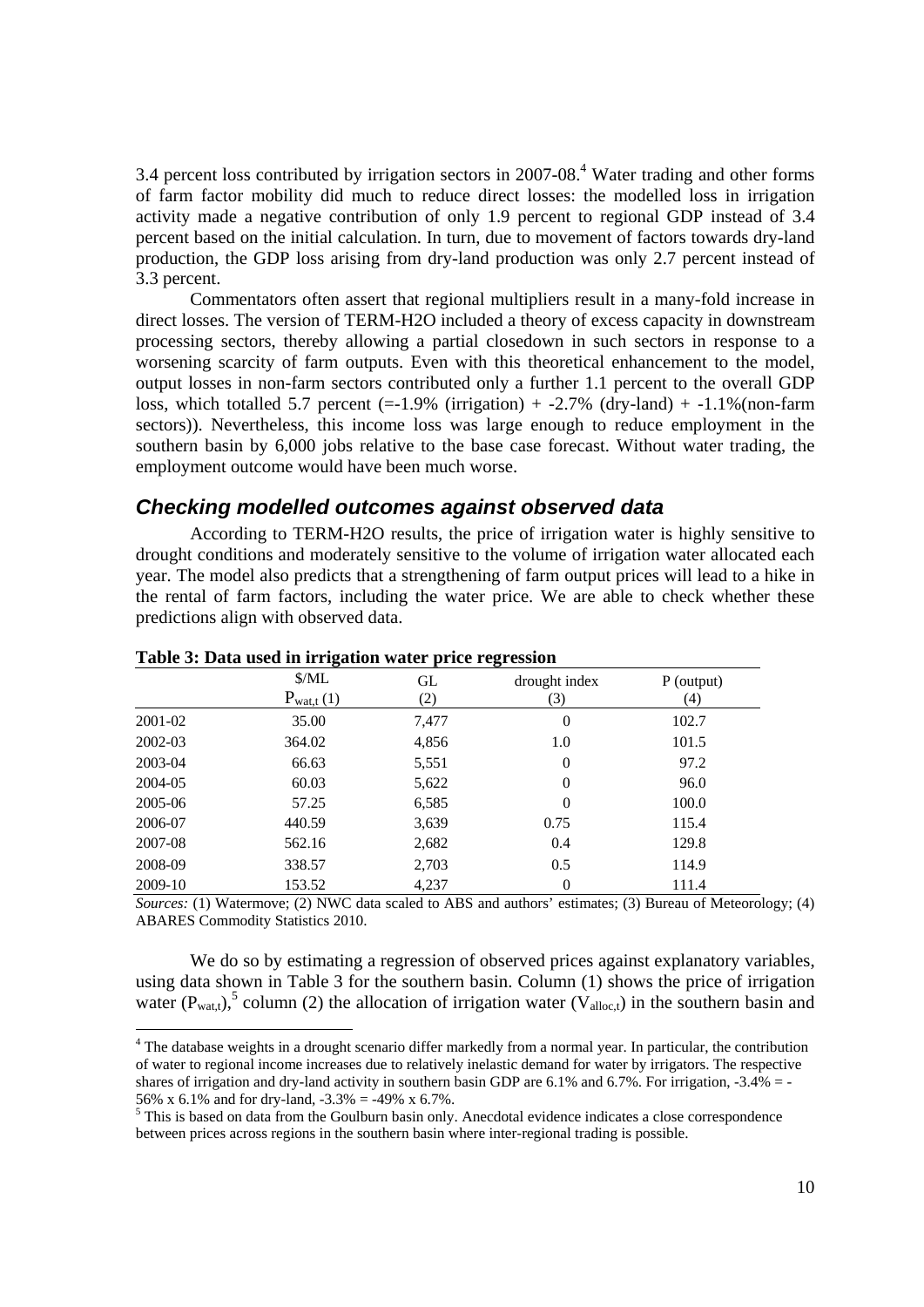column  $(3)$  a drought index  $D_t$ , based on observed rainfall deficits for the nine month period March to November (i.e., the index for 2007-08 is based on the rainfall deficit for March to November 2007). Column (4) shows a price index of farm outputs  $(P_{farm t})$ , based on ABARES indexes, modified to reflect production weights in the basin. We use columns (2) to (4) to explain variations in the price of water:

$$
log(P_{\text{wat},t}) = 1.629 - 0.129 \cdot V_{\text{alloc},t}/1000 + 0.568 \cdot V_{\text{D}_t} + 0.009 \cdot P_{\text{farm},t} \quad R^2 = 0.98 \tag{1}
$$

In (1), each of the coefficients on the explanatory variables has the expected sign. As water allocations increase, the price of water falls. The presence of drought imposes dramatic upward pressure on the water price. The coefficient on farm output prices is positive as expected.

The alignment so far of TERM-H2O results with actual data is encouraging. As part of further model calibration, our next step will be to run TERM-H2O ascribing dry-land productivity shocks and water availability shocks year-by-year in the southern basin, using the data in columns (2) to (4) of Table 3 as the basis of these shocks. The water prices and changes in the composition of farm output in the southern basin generated by this exercise will enable us to fine tune TERM-H2O, thereby moving from a qualitative to quantitative checking of the model's performance.

### *Concluding remarks*

Models are a good discipline when it comes to checking exaggerated claims. Without models you can get away with saying anything. This has been evident during the buyback debate, as it was during the tariff debate of previous decades. In the earlier tariff debate, tariff cuts became the scapegoat for the impacts of a recession. Had Australia persisted with tariff protection, the nation would have been left behind, without, for example, access to cheaper and better cars. Concerning water, as a consequence of the prolonged drought of the previous decade, buybacks have been blamed for drought-imposed hardship within the basin. No modelling based on evidence-based assumptions has found significant job losses in the basin due to buybacks. TERM-H2O has supported arguments, for example, that buyback revenues are a useful source of funds for farmers during hard times. But modelling is only useful if the results can be explained and justified in terms of reliable data and realistic economic mechanisms.

One of the benefits in creating TERM-H2O has been to learn more about available data. Notably, changes in water use year by year give us insights into farm factor mobility in the basin. It is through the use of actual data that we have modified the theory of TERM-H2O so as to reflect producer behaviour better. Growers of annual crops are flexible: if the price of water rises, some producers will sell their water or divert it to other activities. In the case of perennials, water trading allows producers to buy in water. The theory of TERM-H2O distinguishes the relative inflexibility of perennial producers through the use of specific capital.

Some commentators have not been satisfied with modelling results which show that buybacks have relatively little impact on overall basin farm output. They turn to the notion of regional multipliers. Again, the evidence points to such multipliers being relatively modest. The same commentators argue, quite correctly, that house prices are likely to be affected by buybacks. However, they do not see the link between regional multipliers, a quantitative